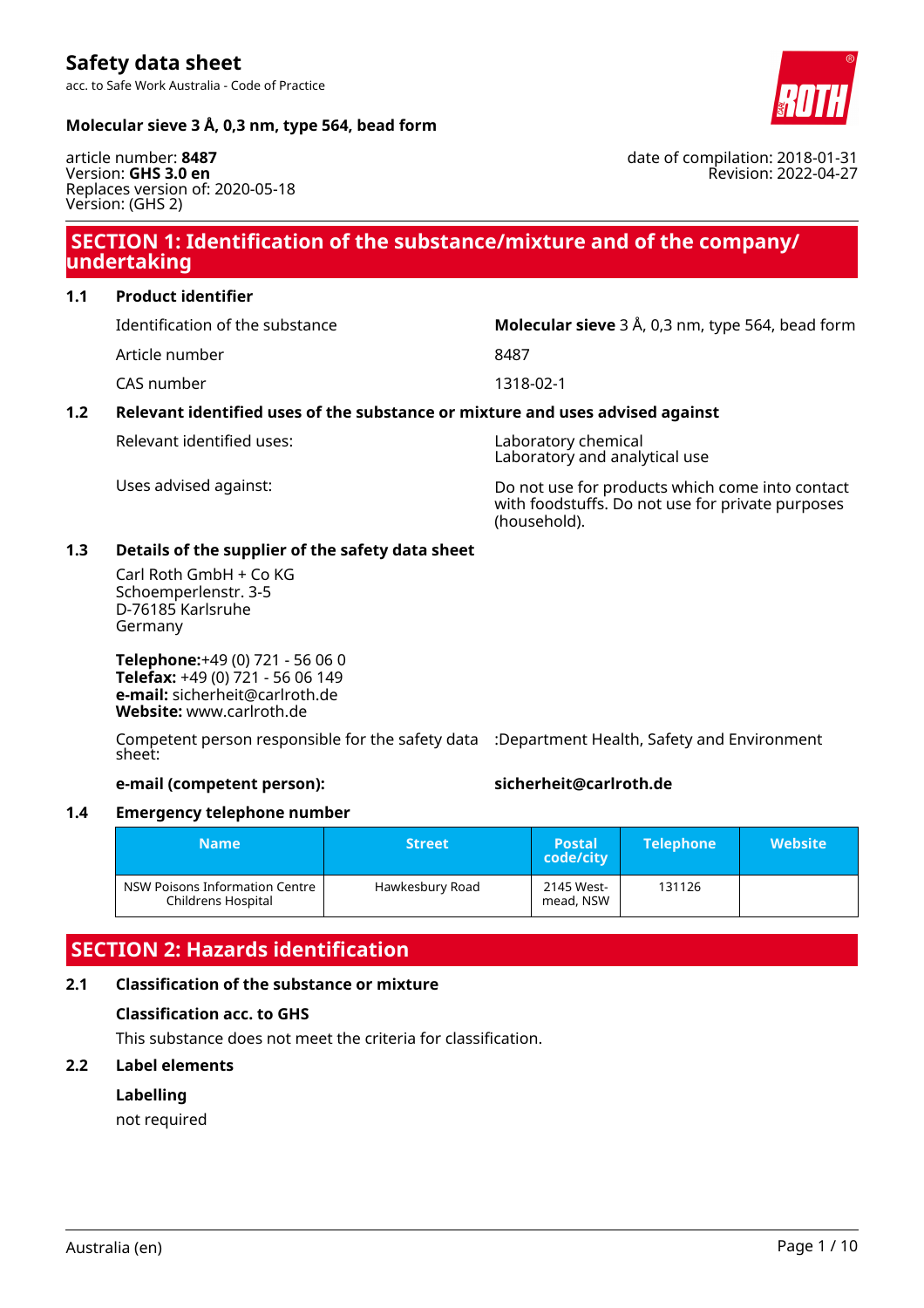acc. to Safe Work Australia - Code of Practice

#### **Molecular sieve 3 Å, 0,3 nm, type 564, bead form**



article number: **8487**

#### **2.3 Other hazards**

#### **Results of PBT and vPvB assessment**

According to the results of its assessment, this substance is not a PBT or a vPvB.

### **SECTION 3: Composition/information on ingredients**

#### **3.1 Substances**

| Name of substance l | Molecular sieve |
|---------------------|-----------------|
| CAS No              | 1318-02-1       |

#### **Impurities/additives/constituents:**

| Name of substance | <b>Identifier</b>    | Wt% |
|-------------------|----------------------|-----|
| Quartz            | CAS No<br>14808-60-7 |     |

For full text of abbreviations: see SECTION 16

## **SECTION 4: First aid measures**

### **4.1 Description of first aid measures**



#### **General notes**

No special measures are necessary.

#### **Following inhalation**

There is no major dust generation possible. No special measures are necessary.

#### **Following skin contact**

Brush off loose particles from skin. No special measures are necessary.

#### **Following eye contact**

Rinse cautiously with water for several minutes. No special measures are necessary.

#### **Following ingestion**

Rinse mouth. Call a doctor if you feel unwell.

- **4.2 Most important symptoms and effects, both acute and delayed** Symptoms and effects are not known to date.
- **4.3 Indication of any immediate medical attention and special treatment needed** none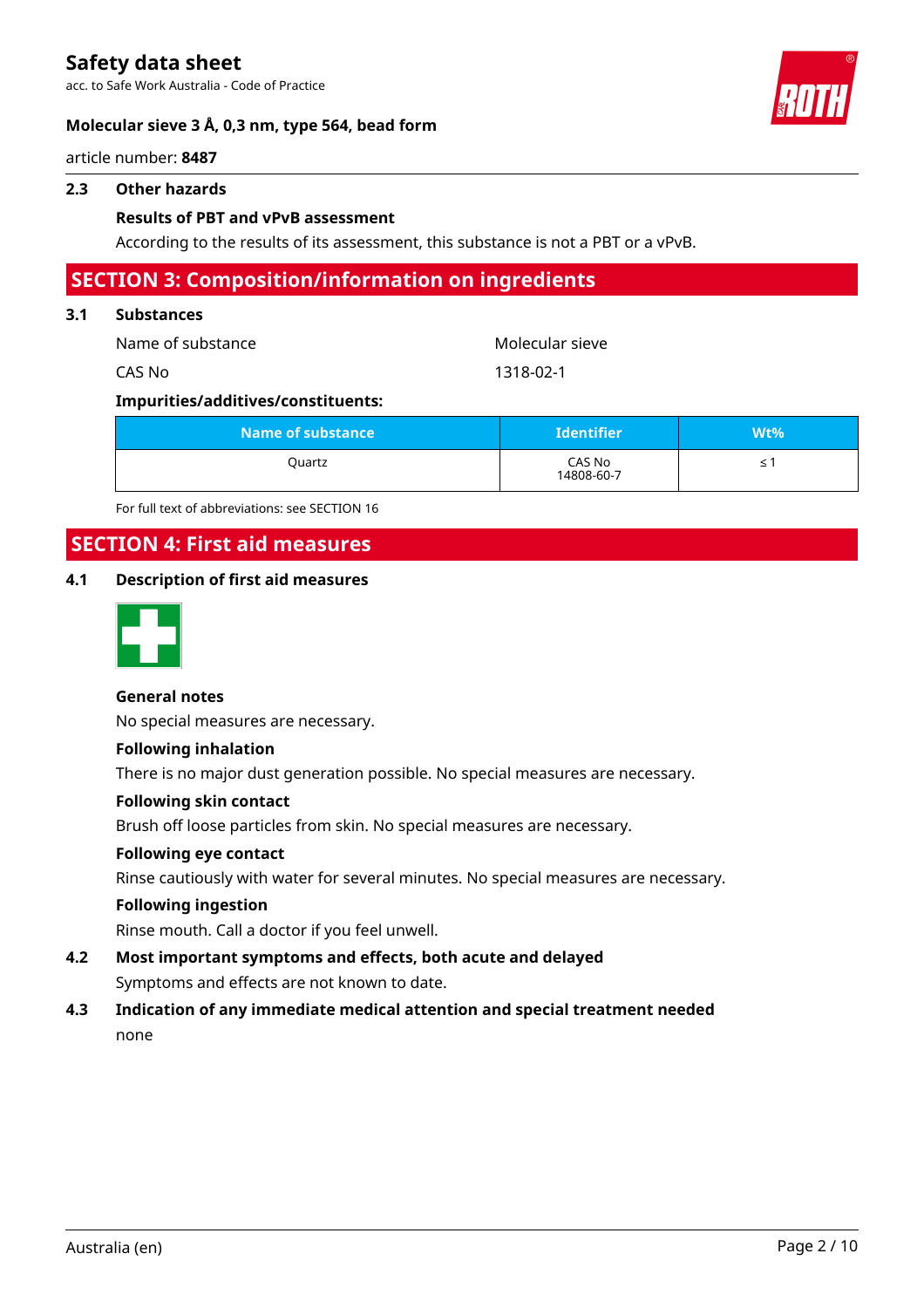acc. to Safe Work Australia - Code of Practice

#### **Molecular sieve 3 Å, 0,3 nm, type 564, bead form**



article number: **8487**

# **SECTION 5: Firefighting measures**

### **5.1 Extinguishing media**



#### **Suitable extinguishing media**

co-ordinate firefighting measures to the fire surroundings water, foam, dry extinguishing powder, ABC-powder

#### **Unsuitable extinguishing media**

water jet

**5.2 Special hazards arising from the substance or mixture** Non-combustible.

#### **5.3 Advice for firefighters**

In case of fire and/or explosion do not breathe fumes. Fight fire with normal precautions from a reasonable distance. Wear self-contained breathing apparatus.

### **SECTION 6: Accidental release measures**

**6.1 Personal precautions, protective equipment and emergency procedures**



#### **For non-emergency personnel**

No special measures are necessary.

#### **6.2 Environmental precautions**

Keep away from drains, surface and ground water.

#### **6.3 Methods and material for containment and cleaning up**

#### **Advice on how to contain a spill**

Covering of drains. Take up mechanically.

#### **Advice on how to clean up a spill**

Take up mechanically.

#### **Other information relating to spills and releases**

Place in appropriate containers for disposal.

#### **6.4 Reference to other sections**

Hazardous combustion products: see section 5. Personal protective equipment: see section 8. Incompatible materials: see section 10. Disposal considerations: see section 13.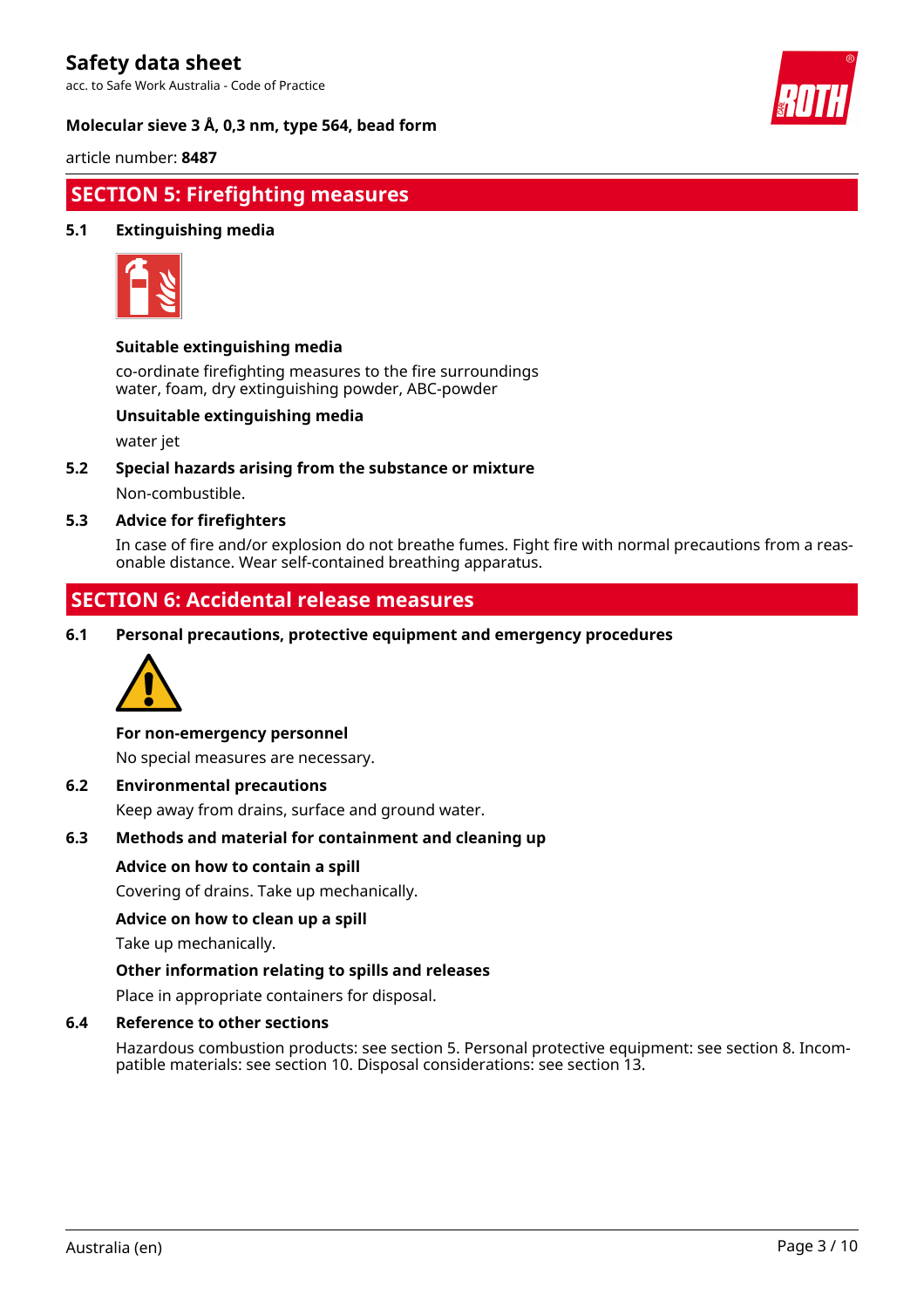acc. to Safe Work Australia - Code of Practice



### **Molecular sieve 3 Å, 0,3 nm, type 564, bead form**

article number: **8487**

# **SECTION 7: Handling and storage**

**7.1 Precautions for safe handling**

No special measures are necessary.

### **Advice on general occupational hygiene**

Keep away from food, drink and animal feedingstuffs.

### **7.2 Conditions for safe storage, including any incompatibilities** Store in a dry place.

**Incompatible substances or mixtures** Observe hints for combined storage.

**Consideration of other advice:**

**Specific designs for storage rooms or vessels**

Recommended storage temperature: 15 – 25 °C

**7.3 Specific end use(s)** No information available.

## **SECTION 8: Exposure controls/personal protection**

### **8.1 Control parameters**

### **National limit values**

### **Occupational exposure limit values (Workplace Exposure Limits)** This information is not available.

### **8.2 Exposure controls**

## **Individual protection measures (personal protective equipment)**

### **Eye/face protection**



Use safety goggle with side protection.

### **Skin protection**



**• hand protection** Hand protection is not required.

### **Respiratory protection**

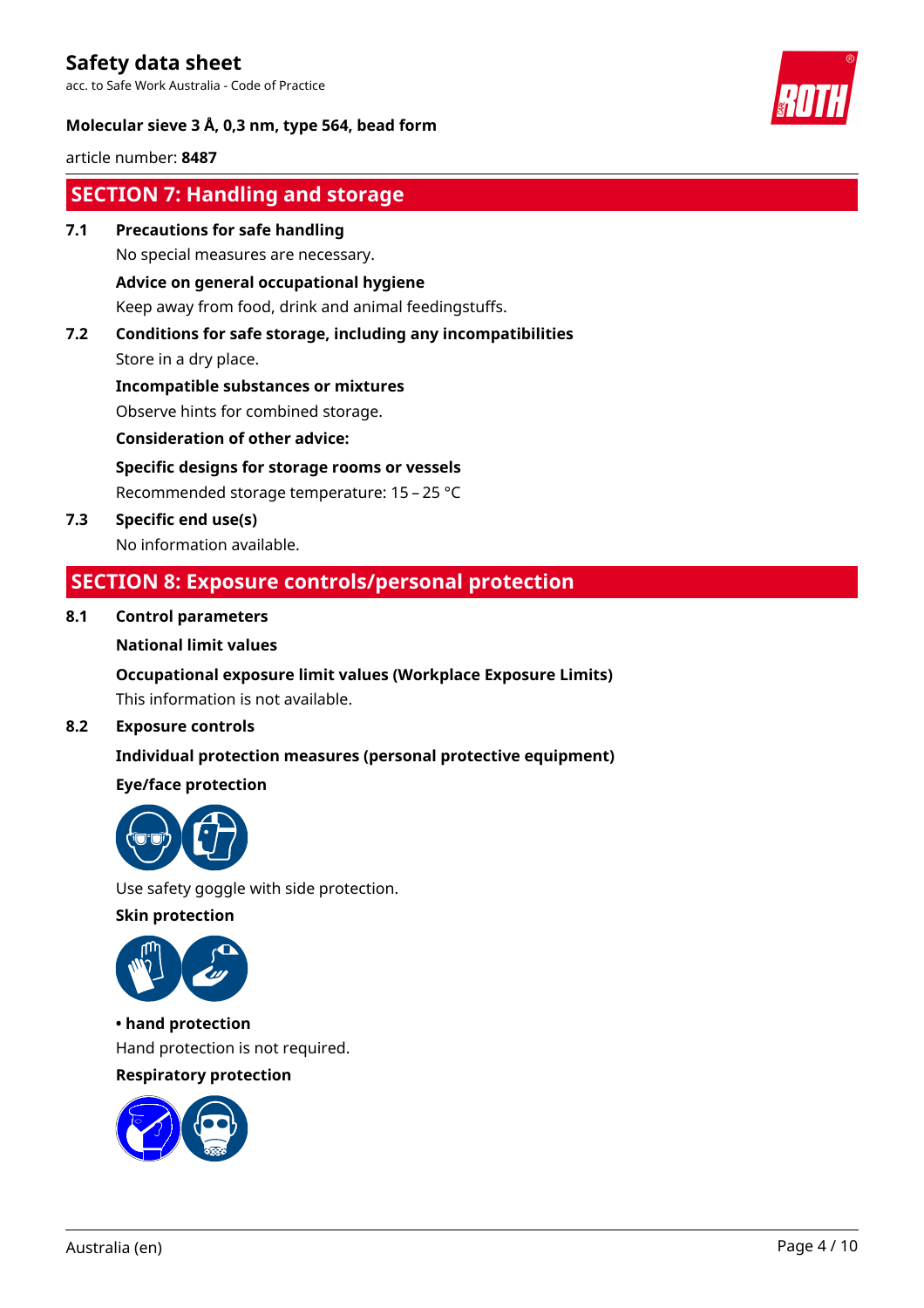acc. to Safe Work Australia - Code of Practice

### **Molecular sieve 3 Å, 0,3 nm, type 564, bead form**



#### article number: **8487**

Respiratory protection necessary at: Dust formation. Particulate filter device (EN 143). P1 (filters at least 80 % of airborne particles, colour code: White). Usually no personal respirative protection necessary.

#### **Environmental exposure controls**

Keep away from drains, surface and ground water.

# **SECTION 9: Physical and chemical properties**

### **9.1 Information on basic physical and chemical properties**

| Physical state                                              | solid                               |
|-------------------------------------------------------------|-------------------------------------|
| Form                                                        | spherical                           |
| Colour                                                      | beige                               |
| Odour                                                       | odourless                           |
| Melting point/freezing point                                | >400 °C (ECHA)                      |
| Boiling point or initial boiling point and boiling<br>range | not determined                      |
| Flammability                                                | non-combustible                     |
| Lower and upper explosion limit                             | not determined                      |
| Flash point                                                 | not applicable                      |
| Auto-ignition temperature                                   | not determined                      |
| Decomposition temperature                                   | not relevant                        |
| pH (value)                                                  | 7 – 11 (20 °C) (suspension)         |
| Kinematic viscosity                                         | not relevant                        |
| Solubility(ies)                                             |                                     |
| Water solubility                                            | (insoluble (< 1 mg/l))              |
| <b>Partition coefficient</b>                                |                                     |
| Partition coefficient n-octanol/water (log value):          | not relevant (inorganic)            |
|                                                             |                                     |
| Vapour pressure                                             | not determined                      |
| Density and/or relative density                             |                                     |
| Density                                                     | not determined                      |
| <b>Bulk density</b>                                         | $-720$ kg/ <sub>m<sup>3</sup></sub> |
| Particle characteristics                                    |                                     |
|                                                             |                                     |
| Particle size                                               | $1.6 - 2.5$ mm                      |
| Other safety parameters                                     |                                     |
| Oxidising properties                                        | none                                |
|                                                             |                                     |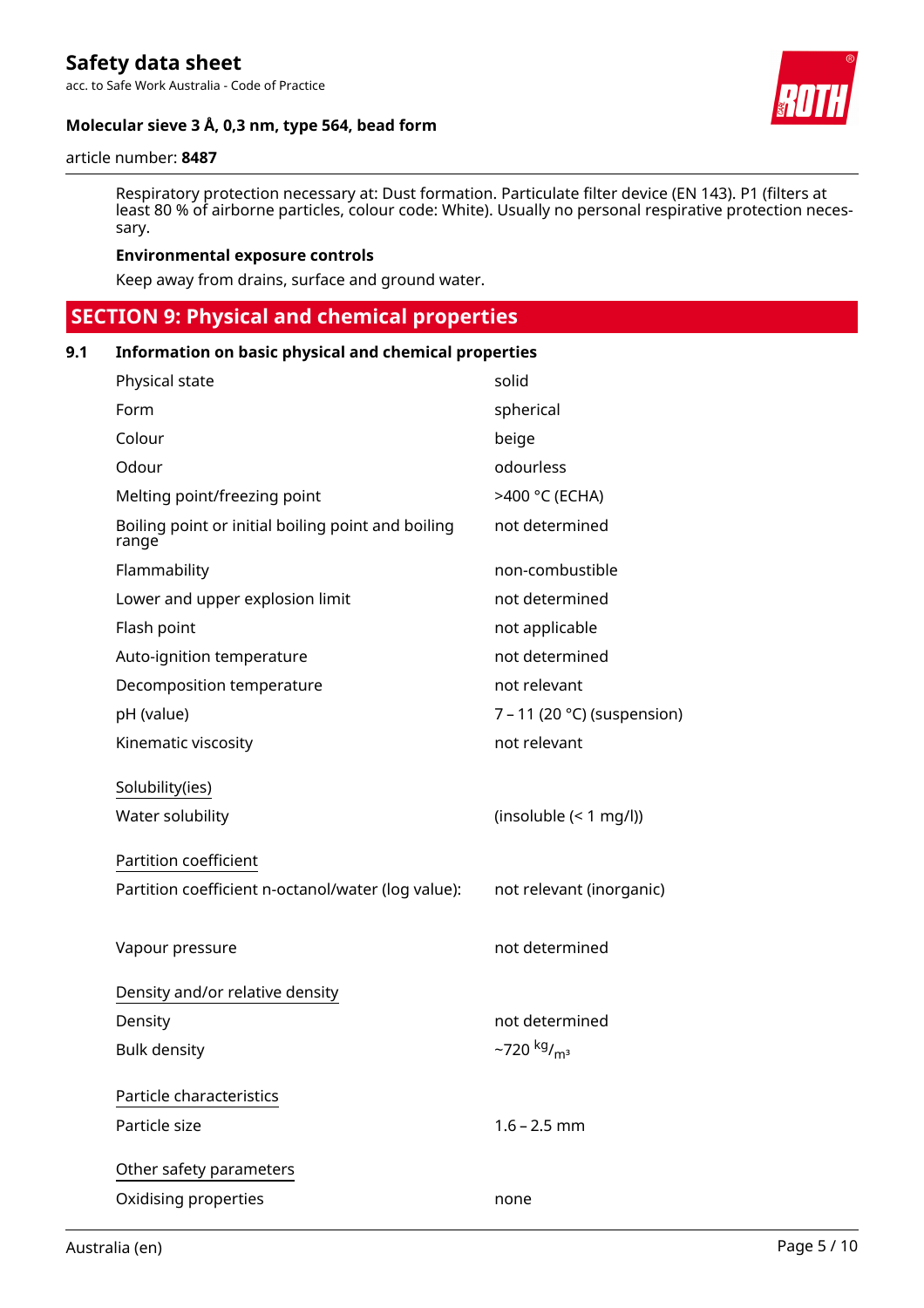acc. to Safe Work Australia - Code of Practice

#### **Molecular sieve 3 Å, 0,3 nm, type 564, bead form**

article number: **8487**

#### **9.2 Other information**

Information with regard to physical hazard classes:

### **SECTION 10: Stability and reactivity**

### **10.1 Reactivity**

This material is not reactive under normal ambient conditions.

#### **10.2 Chemical stability**

The material is stable under normal ambient and anticipated storage and handling conditions of temperature and pressure.

#### **10.3 Possibility of hazardous reactions**

No known hazardous reactions.

#### **10.4 Conditions to avoid**

There are no specific conditions known which have to be avoided.

#### **10.5 Incompatible materials**

There is no additional information.

#### **10.6 Hazardous decomposition products**

Hazardous combustion products: see section 5.

### **SECTION 11: Toxicological information**

#### **11.1 Information on toxicological effects**

#### **Classification acc. to GHS**

This substance does not meet the criteria for classification.

#### **Acute toxicity**

Shall not be classified as acutely toxic.

| <b>Acute toxicity</b> |                 |                        |                |               |                                   |
|-----------------------|-----------------|------------------------|----------------|---------------|-----------------------------------|
| <b>Exposure route</b> | <b>Endpoint</b> | <b>Value</b>           | <b>Species</b> | <b>Method</b> | <b>Source</b>                     |
| oral                  | LD50            | $>5,110 \frac{mg}{kg}$ | rat            |               | <b>OECD</b><br>Prüfrichtlinie 401 |

#### **Skin corrosion/irritation**

Shall not be classified as corrosive/irritant to skin.

#### **Serious eye damage/eye irritation**

Shall not be classified as seriously damaging to the eye or eye irritant.

#### **Respiratory or skin sensitisation**

Shall not be classified as a respiratory or skin sensitiser.

#### **Germ cell mutagenicity**

Shall not be classified as germ cell mutagenic.

#### **Carcinogenicity**

Shall not be classified as carcinogenic.



hazard classes acc. to GHS (physical hazards): not relevant

Other safety characteristics: There is no additional information.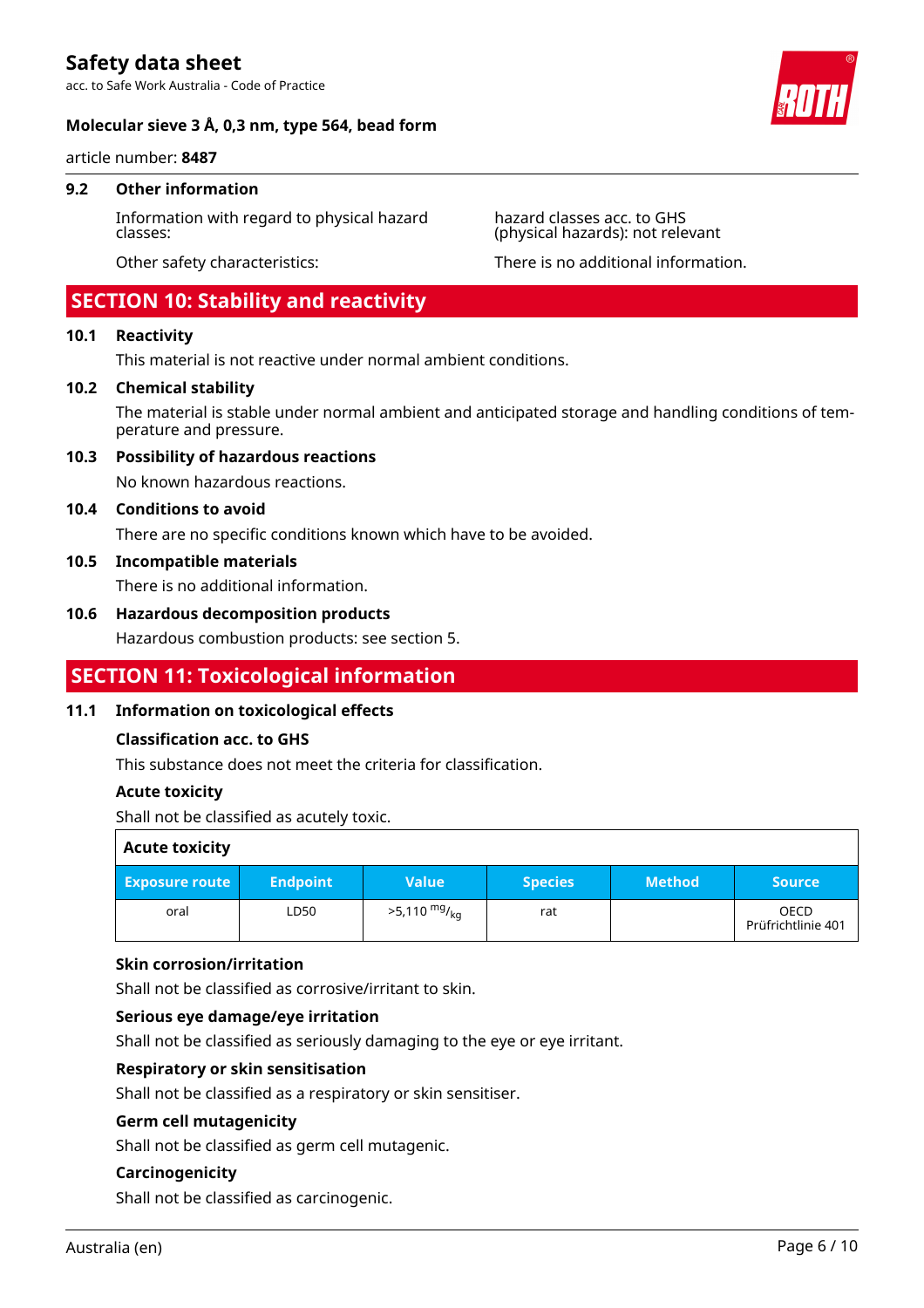acc. to Safe Work Australia - Code of Practice

### **Molecular sieve 3 Å, 0,3 nm, type 564, bead form**



article number: **8487**

### **Reproductive toxicity**

Shall not be classified as a reproductive toxicant.

### **Specific target organ toxicity - single exposure**

Shall not be classified as a specific target organ toxicant (single exposure).

#### **Specific target organ toxicity - repeated exposure**

Shall not be classified as a specific target organ toxicant (repeated exposure).

#### **Aspiration hazard**

Shall not be classified as presenting an aspiration hazard.

### **Symptoms related to the physical, chemical and toxicological characteristics**

### **• If swallowed**

Data are not available.

**• If in eyes**

Data are not available.

#### **• If inhaled**

Data are not available.

### **• If on skin**

Data are not available.

### **• Other information**

Health effects are not known.

**11.2 Endocrine disrupting properties** Not listed.

# **SECTION 12: Ecological information**

**12.1 Toxicity**

### **Biodegradation**

The methods for determining the biological degradability are not applicable to inorganic substances.

# **12.2 Process of degradability**

Data are not available.

- **12.3 Bioaccumulative potential** Data are not available.
- **12.4 Mobility in soil** Data are not available.
- **12.5 Results of PBT and vPvB assessment** Data are not available.
- **12.6 Endocrine disrupting properties** Not listed.
- **12.7 Other adverse effects** Data are not available.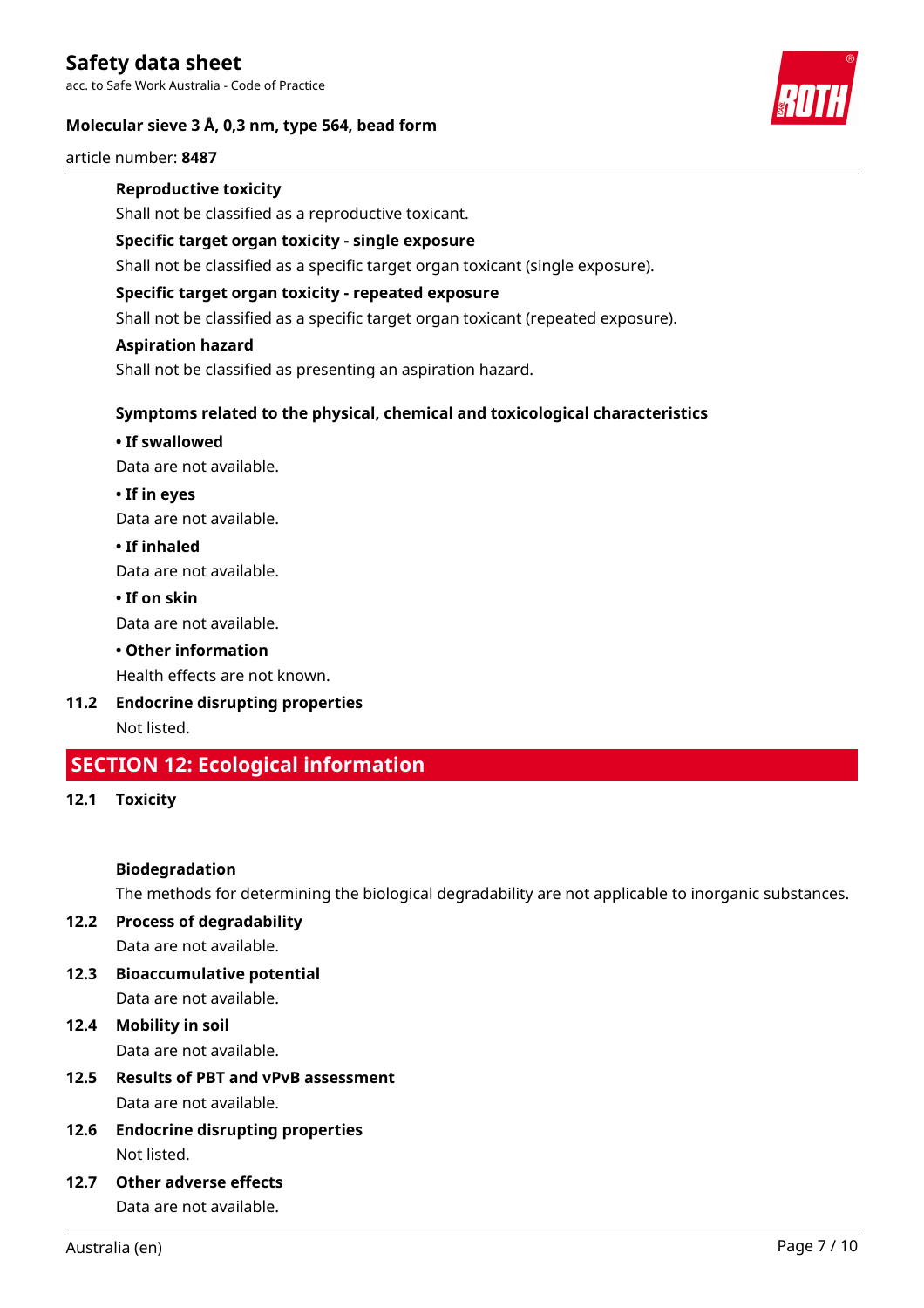acc. to Safe Work Australia - Code of Practice

### **Molecular sieve 3 Å, 0,3 nm, type 564, bead form**



article number: **8487**

# **SECTION 13: Disposal considerations**

### **13.1 Waste treatment methods**



Consult the appropriate local waste disposal expert about waste disposal.

### **Sewage disposal-relevant information**

Do not empty into drains.

**Relevant provisions relating to waste(Basel Convention) Properties of waste which render it hazardous**

**H11** Toxic (Delayed or chronic)

#### **13.3 Remarks**

Waste shall be separated into the categories that can be handled separately by the local or national waste management facilities. Please consider the relevant national or regional provisions.

### **SECTION 14: Transport information**

- 
- **14.2 UN proper shipping name** not assigned
- **14.3 Transport hazard class(es)** not assigned
- **14.4 Packing group not assigned**
- 

**14.6 Special precautions for user** There is no additional information.

- **14.7 Transport in bulk according to IMO instruments** The cargo is not intended to be carried in bulk.
- **14.8 Information for each of the UN Model Regulations**

**Transport informationNational regulationsAdditional information(UN RTDG)** Not subject to transport regulations. UN RTDG

**International Maritime Dangerous Goods Code (IMDG) - Additional information** Not subject to IMDG.

**International Civil Aviation Organization (ICAO-IATA/DGR) - Additional information** Not subject to ICAO-IATA.

**14.1 UN number 14.1 UN number not subject to transport regulations** 

**14.5 Environmental hazards** non-environmentally hazardous acc. to the dangerous goods regulations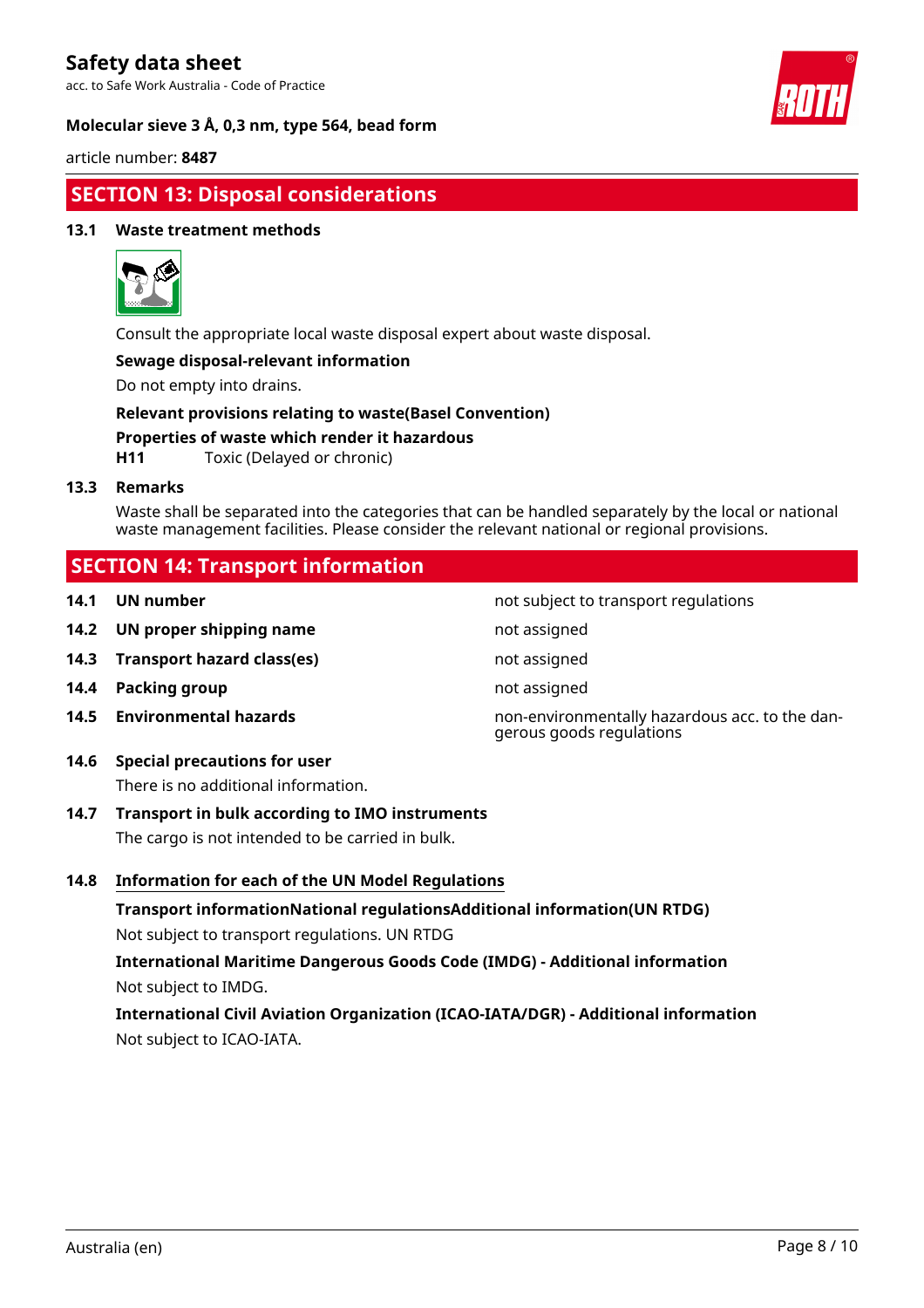acc. to Safe Work Australia - Code of Practice



### **Molecular sieve 3 Å, 0,3 nm, type 564, bead form**

#### article number: **8487**

# **SECTION 15: Regulatory information**

### **15.1 Safety, health and environmental regulations/legislation specific for the substance or mixture**

There is no additional information.

#### **National regulations(Australia)**

### **Australian Inventory of Chemical Substances(AICS)**

Substance is listed.

### **Other information**

Directive 94/33/EC on the protection of young people at work. Observe employment restrictions under the Maternity Protection Directive (92/85/EEC) for expectant or nursing mothers.

| <b>Country</b> | <b>Inventory</b> | <b>Status</b>       |
|----------------|------------------|---------------------|
| AU             | <b>AIIC</b>      | substance is listed |
| <b>CN</b>      | <b>IECSC</b>     | substance is listed |
| <b>EU</b>      | <b>ECSI</b>      | substance is listed |
| EU             | REACH Reg.       | substance is listed |
| KR             | KECI             | substance is listed |
| NZ             | <b>NZIOC</b>     | substance is listed |
| <b>PH</b>      | <b>PICCS</b>     | substance is listed |
| <b>TR</b>      | <b>CICR</b>      | substance is listed |
| <b>TW</b>      | <b>TCSI</b>      | substance is listed |

#### **National inventories**

**Legend**<br>AIIC<br>CICR AIIC Australian Inventory of Industrial Chemicals CICR Chemical Inventory and Control Regulation ECSI EC Substance Inventory (EINECS, ELINCS, NLP) IECSC Inventory of Existing Chemical Substances Produced or Imported in China KECI Korea Existing Chemicals Inventory NZIoC New Zealand Inventory of Chemicals PICCS Philippine Inventory of Chemicals and Chemical Substances (PICCS) REACH Reg. REACH registered substances TCSI Taiwan Chemical Substance Inventory

#### **15.2 Chemical Safety Assessment**

No Chemical Safety Assessment has been carried out for this substance.

## **SECTION 16: Other information**

### **Indication of changes (revised safety data sheet)**

Alignment to regulation: Globally Harmonized System of Classification and Labelling of Chemicals ("Purple book"). Restructuring: section 9, section 14